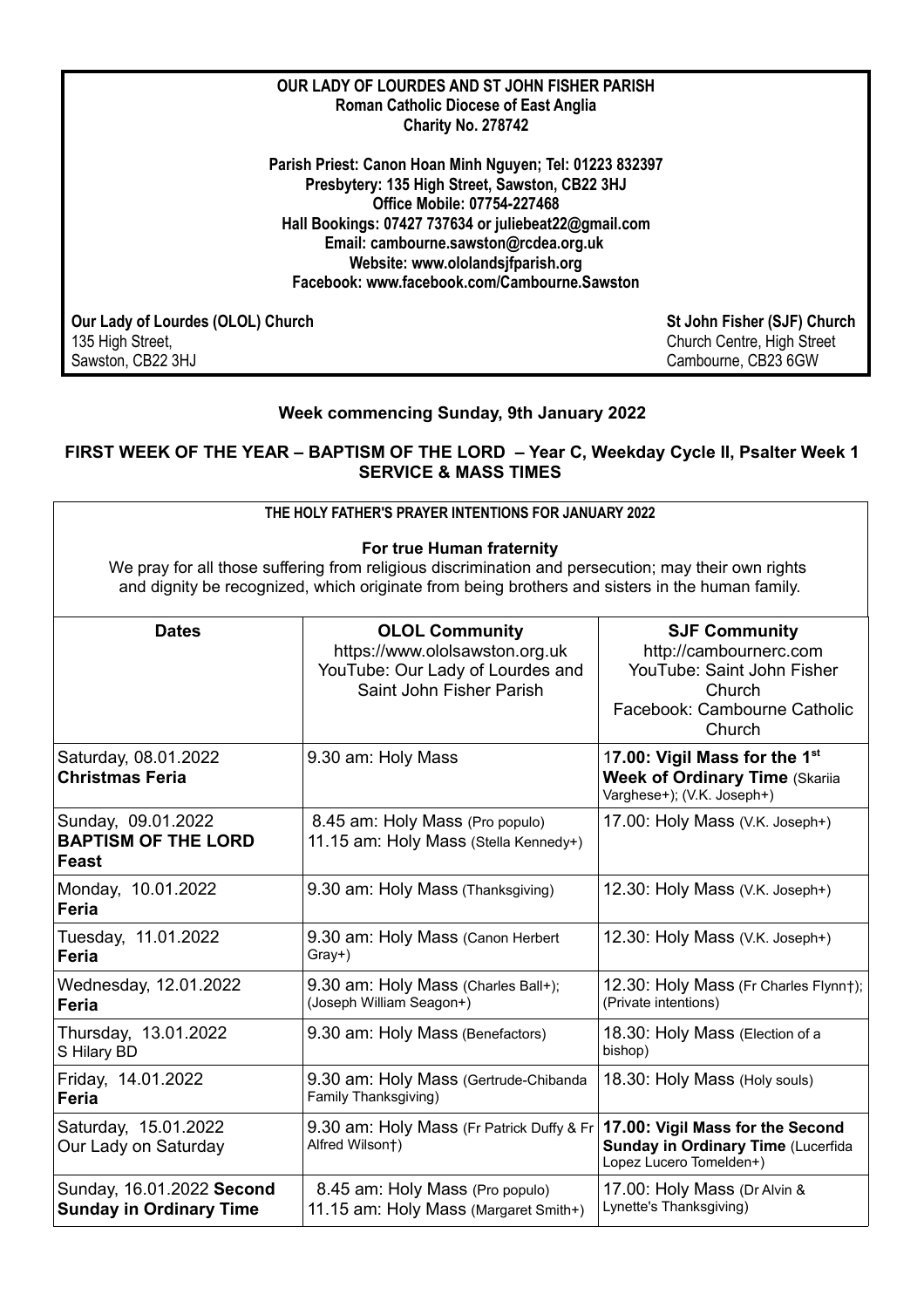## **ENTRANCE ANTIPHON: (Cf. Mt 3:16-17)**

After the Lord was baptized, the heavens were opened, and the Spirit descended upon him like a dove, and the voice of the Father thundered: This is my beloved Son, with whom I am well pleased.

## **PENITENTIAL RITE**

Lord, you were sent by the Father to bring good news to the poor.

Christ, you came to save us from sin.

Lord, you were sent to proclaim the grace and mercy of God.

## **THE GLORIA**

Glory to God in the highest, and on earth peace to people of good will. We praise you, we bless you, we adore you, we glorify you, we give you thanks for your great glory, Lord God, heavenly King, O God, almighty Father. Lord Jesus Christ, Only Begotten Son, Lord God, Lamb of God, Son of the Father, you take away the sins of the world, have mercy on us; you take away the sins of the world, receive our prayer; you are seated at the right hand of the Father, have mercy on us. For you alone are the Holy One, You alone are the Lord, you alone are the Most High, Jesus Christ, with the Holy Spirit, in the glory of God the Father. Amen

## **LITURGY OF THE WORD**

**First Reading:** Isaiah (40:1-5. 9-11))

*The glory of the Lord shall be revealed and all mankind shall see it*

'Console my people, console them' says your God. 'Speak to the heart of Jerusalem and call to her that her time of service is ended, that her sin is atoned for, that she has received from the hand of the Lord double punishment for all her crimes.' A voice cries, 'Prepare in the wilderness a way for the Lord. Make a straight highway for our God across the desert.

Let every valley be filled in. every mountain and hill be laid low. Let every cliff become a plain, and the ridges a valley; then the glory of the Lord shall be revealed and all mankind shall see it; for the mouth of the Lord has spoken.' Go up on a high mountain, joyful messenger to Zion. Shout with a loud voice, joyful messenger to Jerusalem. Shout without fear, say to the towns of Judah, 'Here is your God.' Here is the Lord coming with power, his arm subduing all things to him. The prize of his victory is with him, his trophies all go before him. He is like a shepherd feeding his flock, gathering lambs in his arms, holding them against his breast and leading to their rest the mother ewes.

The word of the Lord.

**Responsorial Psalm:** (Ps 103:1-2,3-4,24-25,27-30 R. v.1)

## **R. Bless the Lord, my soul! Lord God, how great you are.**

Lord God, how great you are, clothed in majesty and glory, wrapped in light as in a robe! You stretch out the heavens like a tent. **R.**

Above the rains you build your dwelling. You make the clouds your chariot, you walk on the wings of the wind, you make the winds your messengers and flashing fire your servants. **R.**

How many are your works, O Lord! In wisdom you have made them all. The earth is full of your riches. There is the sea, vast and wide, with its moving swarms past counting, living things great and small. **R.**

All of these look to you to give them their food in due season. You give it, they gather it up: you open your hand, they have their fill. **R.**

You hide your face, they are dismayed; you take back your spirit, they die. You send forth your spirit, they are created; and you renew the face of the earth. **R.**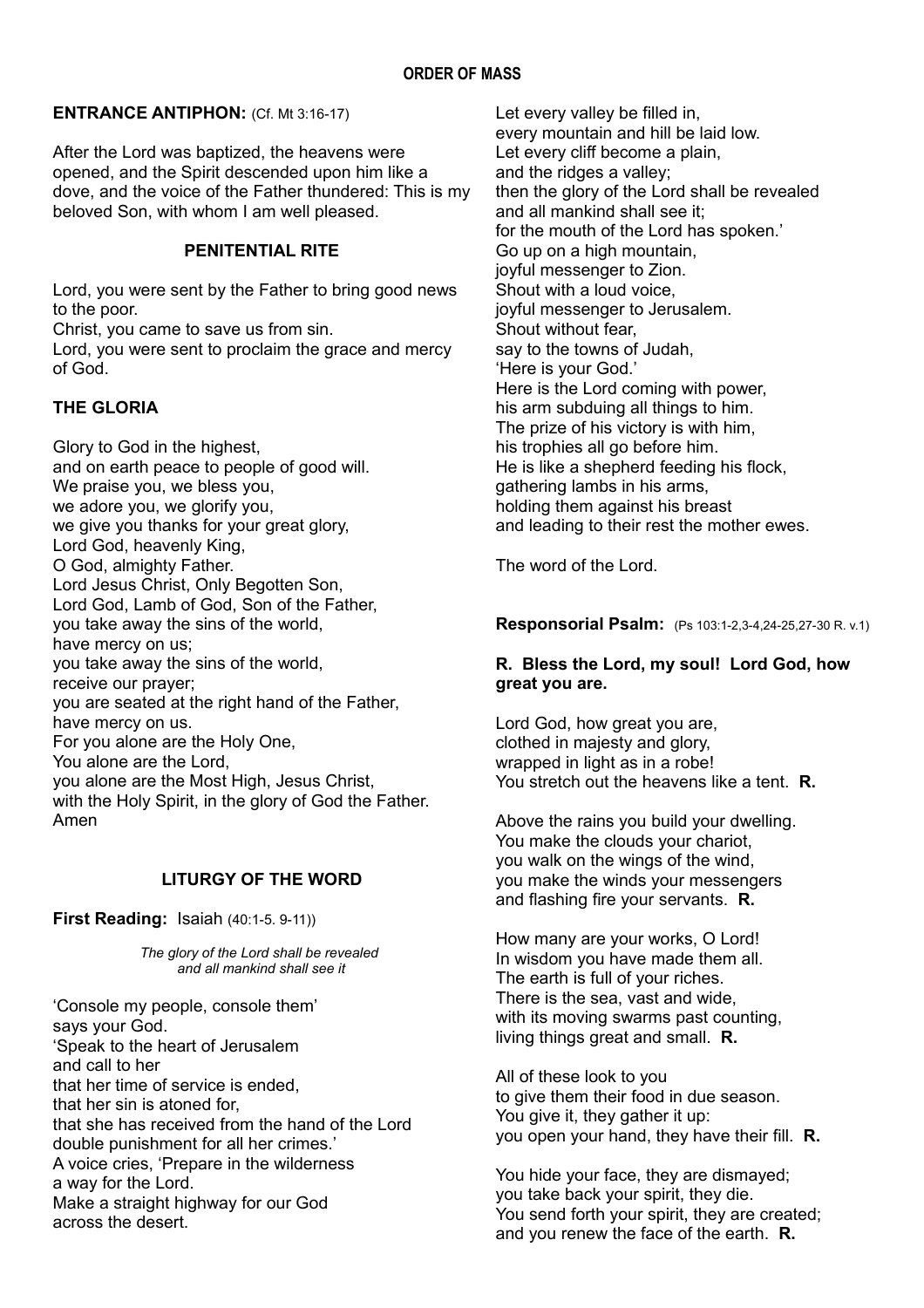### **Second Reading:** St Paul to Titus (2:11-14,3: 4-7)

#### *He saved us by the cleansing water of rebirth and by renewing us with the Holy Spirit.*

God's grace has been revealed, and it has made salvation possible for the whole human race and taught us that what we have to do is to give up everything that does not lead to God, and all our worldly ambitions; we must be self-restrained and live good and religious lives here in this present world, while we are waiting in hope for the blessing which will come with the Appearing of the glory of our great God and saviour Christ Jesus. He sacrificed himself for us in order to *set us free from all wickedness* and *to purify a people so that it could be his very own* and would have no ambition except to do good.

But when the kindness and love of God our saviour for mankind were revealed, it was not because he was concerned with any righteous actions we might have done ourselves; it was for no reason except his own compassion that he saved us, by means of the cleansing water of rebirth and by renewing us with the Holy Spirit which he has so generously poured over us through Jesus Christ our saviour. He did this so that we should be justified by his grace, to become heirs looking forward to inheriting eternal life.

#### **Gospel Acclamation:** Cf. Lk. 3:13)

**Alleluia, alleluia!** Someone is coming, said John, someone greater than I. He will baptise you with the Holy Spirit and with fire. **Alleluia!**

**Gospel: Luke**(3:15-16, 21-22)

*While Jesus after his own baptism was at prayer, heaven opened*

A feeling of expectancy had grown among the people, who were beginning to think that John might be the Christ, so John declared before them all, 'I baptise you with water, but someone is coming, someone who is more powerful than I am, and I am not fit to undo the strap of his sandals; he will baptise you with the Holy Spirit and fire.

Now when all the people had been baptised and while Jesus after his own baptism was at prayer, heaven opened and the Holy Spirit descended on him in bodily shape, like a dove. And a voice came from heaven, 'You are my Son, the Beloved; my favour rests on you.'

## **The Nicene Creed**

I believe in one God, the Father almighty, maker of heaven and earth, of all things visible and invisible.

I believe in one Lord, Jesus Christ, the Only Begotten Son of God, born of the Father before all ages. God from God, Light from Light, true God from true God, begotten, not made, consubstantial with the Father; through him all things were made. For us men and our salvation he came down from heaven, **(please bow)** *and by the Holy Spirit was incarnate of the Virgin Mary, and became man.*

#### For our sake

he was crucified under Pontius Pilate, he suffered death and was buried, and rose again on the third day in accordance with the Scriptures. He ascended into heaven and is seated at the right hand of the Father. He will come again in glory to judge the living and the dead and his kingdom will have no end.

I believe in the Holy Spirit, the Lord, the giver of life, who proceeds from the Father and the Son. who with the Father and the Son is adored and glorified, who has spoken through the prophets.

I believe in one, holy, catholic and apostolic Church. I confess one Baptism for the forgiveness of sins and I look forward to the resurrection of the dead and the life of the world to come. Amen.

**Memorial Acclamation:** (Pauline tradition 1Cor 11:26)

### *We proclaim your death, O Lord, and profess your resurrection, until you come again.*

**Communion Antiphon** (Jn 1:32,34

Behold the One of whom John said: I have seen and testified that this is the Son of God.

### **SPIRITUAL COMMUNION**

My Jesus, I believe that you are present in the Holy Sacrament of the altar. I love you above all things and I passionately desire to receive you into my soul. Since I cannot now receive you sacramentally, come spiritually into my soul so that I may unite myself wholly to you now and forever. Amen.

#### **NOTICES**

*In Memoriam:* All who have gone before us, especially those whose anniversaries occur